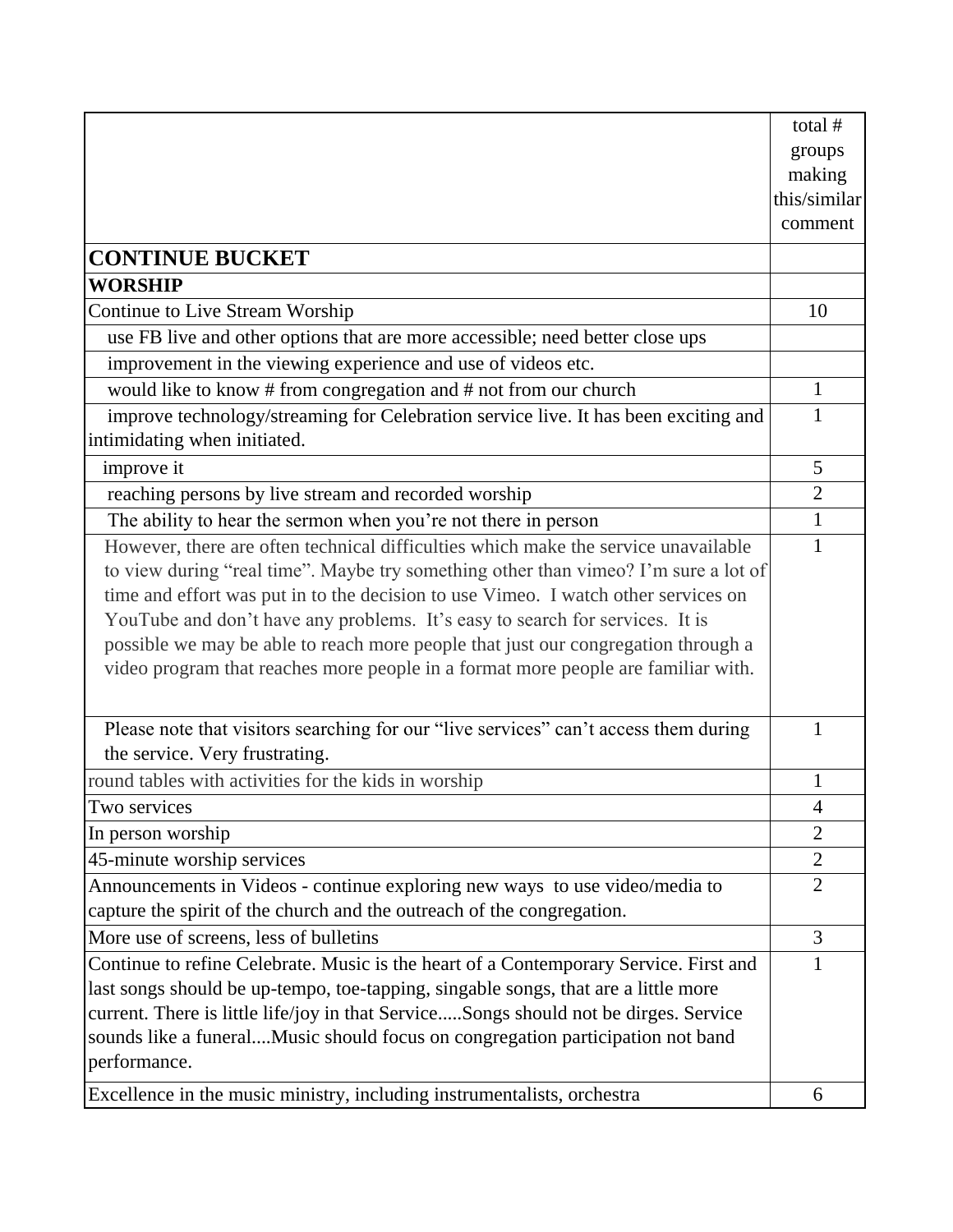| Live Gathering Music for 10-15 minutes                                                                                                                                                               | 1              |
|------------------------------------------------------------------------------------------------------------------------------------------------------------------------------------------------------|----------------|
| Look for opportunities to blend praise music in traditional worship services – Gospel                                                                                                                | 1              |
| Choir                                                                                                                                                                                                |                |
| Greeters, worship guides                                                                                                                                                                             | 1              |
| Morning prayer                                                                                                                                                                                       | $\mathbf{1}$   |
| Offering baskets in lieu of passing plates                                                                                                                                                           | $\overline{2}$ |
| Communion options: from pews, coming forward with pastors using gloves or tongs                                                                                                                      | 1              |
| Prayer time in the Celebrate Service                                                                                                                                                                 | 1              |
| Reading the Gospel in the services                                                                                                                                                                   | 1              |
| Singing Benediction (traditional)                                                                                                                                                                    | $\mathbf{1}$   |
| Continue to gather on the lawn once in a while for special occasions.                                                                                                                                | 1              |
| <b>Environmental Sunday in April</b>                                                                                                                                                                 | $\mathbf{1}$   |
| <b>Celebrate Service</b>                                                                                                                                                                             |                |
| have more cohesive band, doesn't necessarily seem to flow together. Whether this                                                                                                                     | 1              |
| would be to pay some singers or other band members to make more cohesive.                                                                                                                            |                |
| the new format                                                                                                                                                                                       | 1              |
| The times of the services as they currently are                                                                                                                                                      | $\mathbf{1}$   |
| Hand sanitizing stations. Especially when/after pandemic ends and especially flu                                                                                                                     | $\overline{2}$ |
| season                                                                                                                                                                                               |                |
| Masking and social distancing- If someone has cold, cough, runny nose , sneezing for                                                                                                                 | 1              |
| any reason, but especially during flu season.                                                                                                                                                        |                |
| More safety and more healthy awareness, which turned out better than expected for                                                                                                                    | 1              |
| the good of all.                                                                                                                                                                                     |                |
| Bring back:                                                                                                                                                                                          | 1              |
| Bring back passing the offering plates with blessing at the altar. Please just add a<br>blessing for the offering to each service. (Visitors looked for basket but was gone in<br>Celebrate service) | 1              |
| Bring back Communion with prayer bench and blessing. Can be done in a safe way.                                                                                                                      | 1              |
| Bring back more "traditional order of worship" in Traditional worship using lay<br>readers, more responsive readings, Lord's Prayer, Doxology, psalter, Apostles'<br>Creed, Gloria Patri.            | 1              |
| Bring back more songs, liturgy and creativity in Celebrate service.                                                                                                                                  | 1              |
| <b>DISCIPLE DEVELOPMENT</b>                                                                                                                                                                          |                |
| "Kids with sticks"                                                                                                                                                                                   | $\mathbf{1}$   |
| <b>All SS Classes</b>                                                                                                                                                                                | 4              |
| Bible studies: in person and ZOOM option during the meeting for those who cannot                                                                                                                     | 3              |
| come                                                                                                                                                                                                 |                |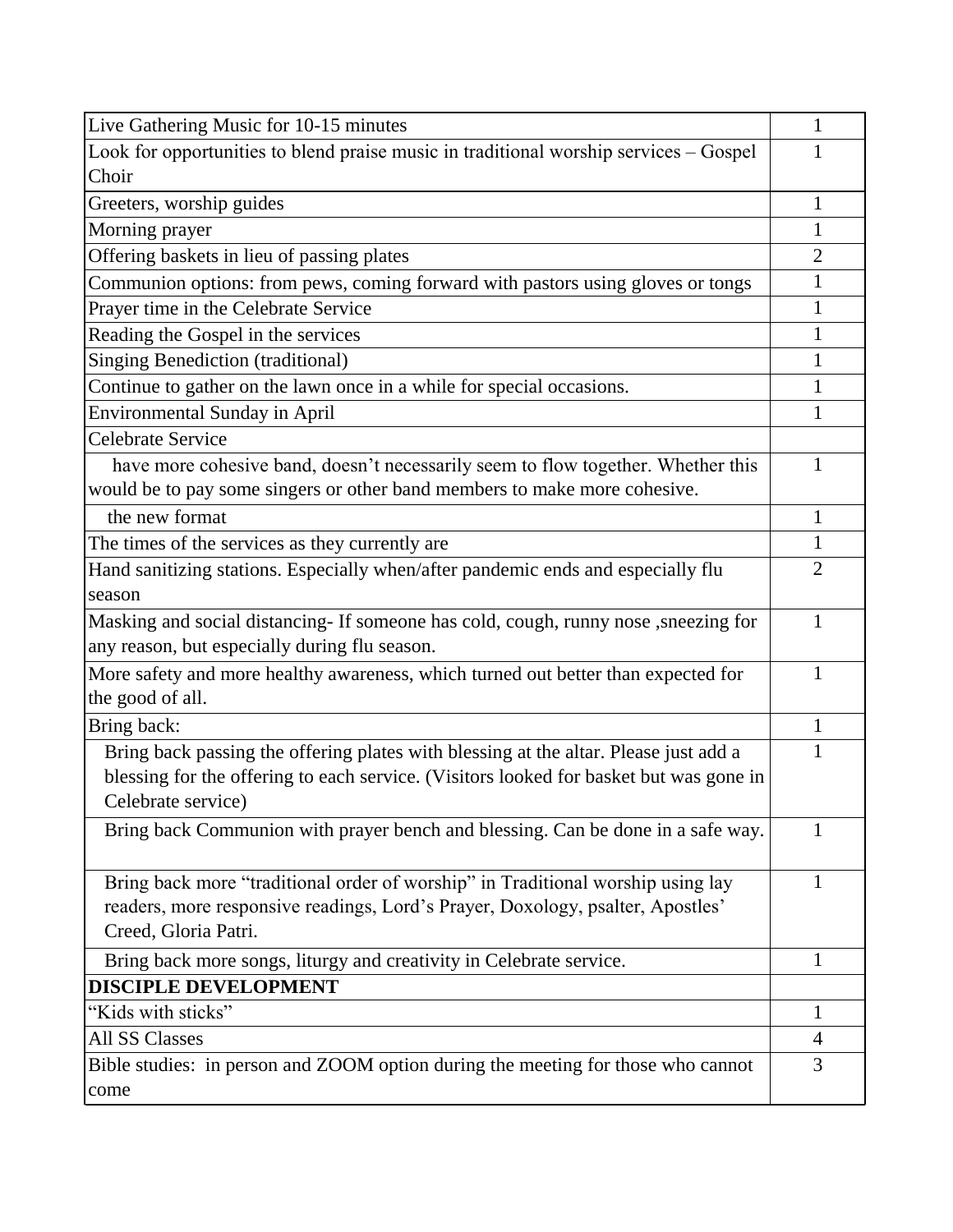| Children/youth ministries under new leadership but look at different times of          | 1                        |
|----------------------------------------------------------------------------------------|--------------------------|
| meetings                                                                               |                          |
| Continue to promote and expand the Sunday School for all ages.                         | 3                        |
| Discipleship is our core, including being good disciples $\&$ making other disciples   | 1                        |
| Elderberries                                                                           | 3                        |
| Gospel choir                                                                           | $\overline{2}$           |
| New approaches to the library                                                          | $\mathbf{1}$             |
| On-line Bible Study                                                                    | $\overline{2}$           |
| Small group experiences                                                                | 1                        |
| Support of Sunday School participation. At times it seems many things are scheduled    | 1                        |
| which compete with SS participation.                                                   |                          |
| Sunday school between the two services                                                 | 1                        |
| Youth choir                                                                            | 3                        |
| Youth mission trips                                                                    | 1                        |
| Youth Prayer Partners (infancy)                                                        | $\mathbf{1}$             |
| Zoom for groups                                                                        | $\overline{4}$           |
| even if you're out of town you can be in meetings                                      | 1                        |
| not have to drive to Seneca. While hybrid isn't ideal it's very helpful to have the    | 1                        |
| option to zoom when you work all day.                                                  |                          |
| In person meetings                                                                     | 1                        |
| Provide wide variety of church activities for all ages.                                | $\mathbf{1}$             |
| Small groups for music                                                                 | 1                        |
| Socialization on Sundays in the Narthex & Atrium                                       | $\overline{2}$           |
| Saint Mark does a good job in providing ministry to retired/older adults.              | $\overline{2}$           |
| We like the adaptations that have been instituted.                                     | $\mathbf{1}$             |
| We like the old stuff too since we did not have much in our stop list.                 | 1                        |
| We want to be together either in person or on line                                     | $\overline{\mathcal{A}}$ |
| Continue to value children. Continue to plan inter generational activities (also       | 1                        |
| something to explorehow to do this untraditionallyex: replacing a youth choir          |                          |
| tour with an inter generational trip to explore different cultures and serve different |                          |
| communities)                                                                           |                          |
| Support of Sunday School participation. At times it seems many things are scheduled    | 1                        |
| which compete with SS participation.                                                   |                          |
| <b>DISCIPLE CARE</b>                                                                   |                          |
| <b>Church communications</b>                                                           | $\mathbf{1}$             |
| Weekly Pastor videos for communication                                                 | 1                        |
| Church directory, Ministry guidebook                                                   | 1                        |
| Continue safe health practices/protocols – but not too rigid to lose contact.          | $\mathbf 1$              |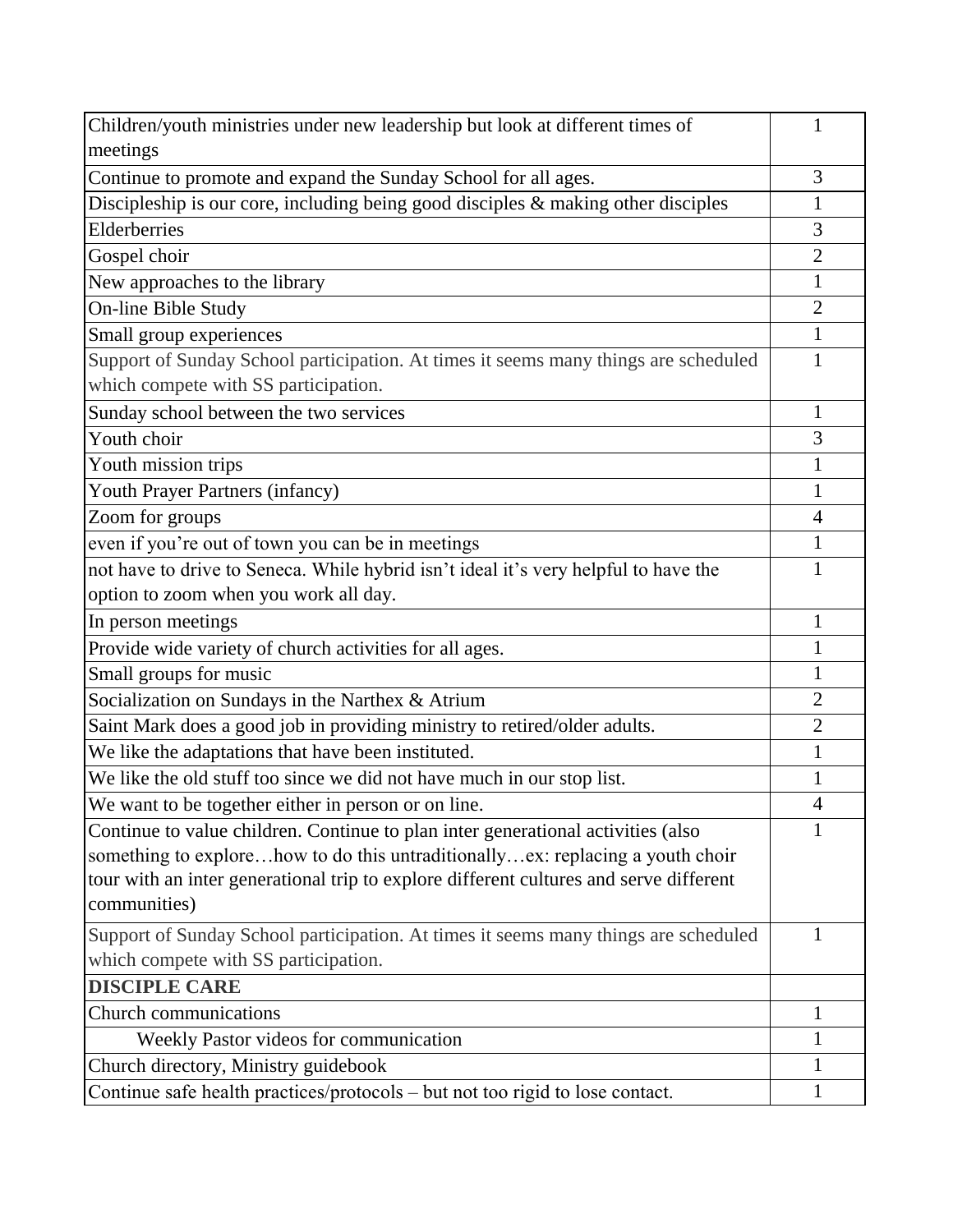| Hospital/hospice/shut-in visitation                                                  | $\overline{2}$ |
|--------------------------------------------------------------------------------------|----------------|
| Visitations for new members, sick and elderly                                        | $\mathbf{1}$   |
| Bring back a deeper connection of taking care of our own. (Care teams to connect     | 1              |
| with elderly, etc.)                                                                  |                |
| Fun Activities like Elderberries and Pickleball                                      | 1              |
| Our church does a wonderful job of keeping the congregation informed through the     |                |
| Heart Beat. I appreciate all the hard work that goes into providing that each week.  |                |
| Partner Projects with other churches especially UMC (Clemson and Ann Hope)           | $\overline{2}$ |
| phone calls/cards to homebound members                                               | $\mathbf{1}$   |
| Weekly email newsletter                                                              | 1              |
| <b>SERVE OUR NEIGHBORS</b>                                                           |                |
| <b>Outreach ministries</b>                                                           | 5              |
| with continued openness to new ideas                                                 | $\mathbf{1}$   |
| Marvin's Kids, Anne Hope feeding, Rise Against Hunger, etc                           | $\overline{2}$ |
| local missions are so important but we need more members to engage and to get the    | 1              |
| youth more involved (youth involvement should NOT be separate)                       |                |
| Develop 5-year plans, including succession planning                                  | $\mathbf{1}$   |
| Continue sharing our facilities with "outside" groups and organizations.             | 1              |
| Donation Wednesdays – valuable way to help others (could be a signature ministry of  | 5              |
| Saint Mark)                                                                          |                |
| Focus on local communities like the tornado assistance.                              | 1              |
| Ministries, especially Music for all ages, Seasonal devotional events, Quilting,     |                |
| Elderberries, Marvin's Kids, specific "circles", mission auctions & projects, prayer |                |
| groups, many others                                                                  |                |
| More work with UMCOR after seeing them here - having people from Saint Mark          | 1              |
| trained and/or finding other ways to support them rather than just donating after a  |                |
| disaster                                                                             |                |
| Partner Saint Mark disciples with persons in the community who are in need (Like     | $\overline{2}$ |
| Faith and Action kind of adopting Robert and Nick Price. The Tornado task force did  |                |
| something like this). Don't want to duplicate a service already being provided in    |                |
| community.                                                                           |                |
| Potato Drop                                                                          | 1              |
| <b>Rise Against Hunger</b>                                                           | $\mathbf{1}$   |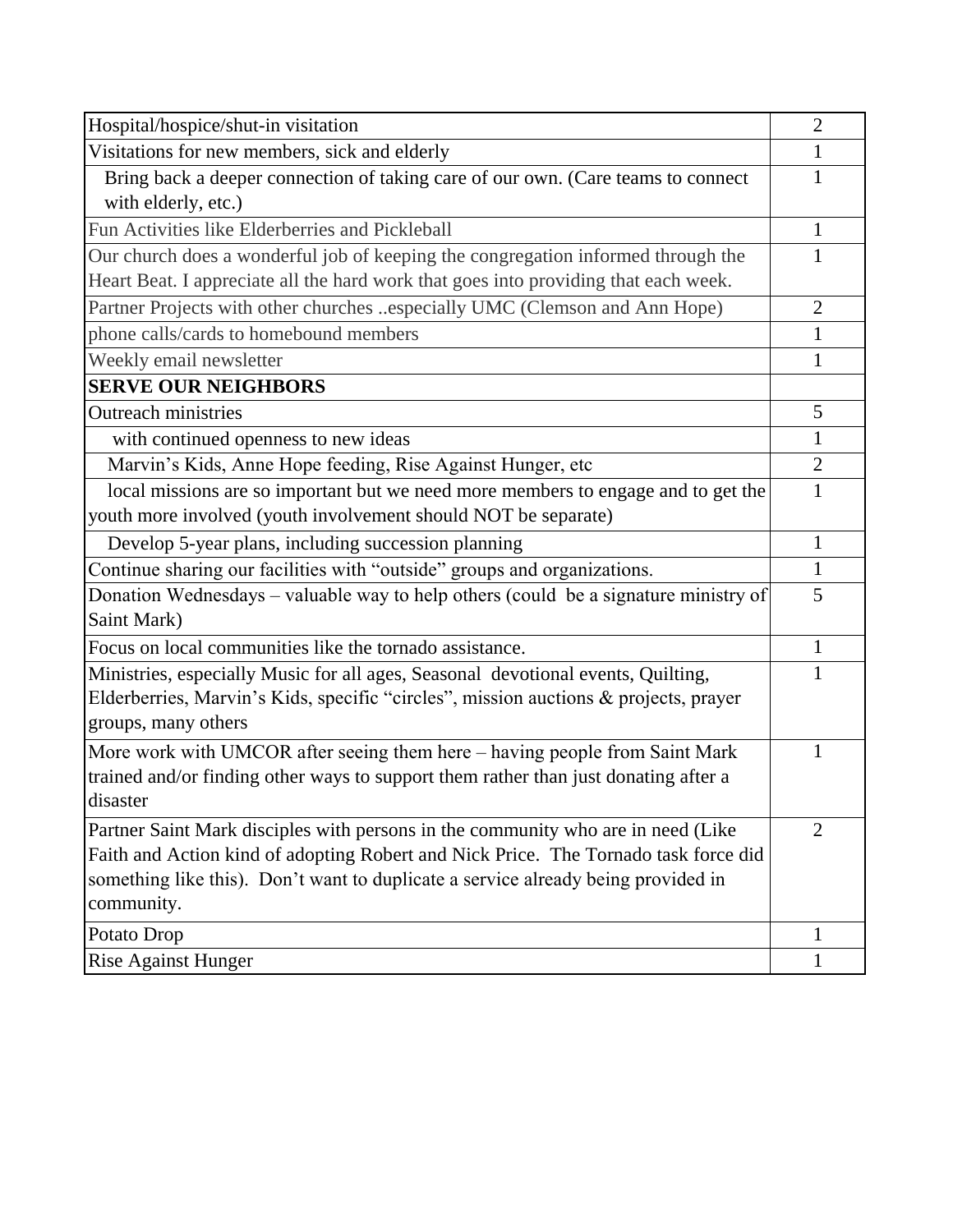| The two-three weeks after the tornado we took meals to Saint Mark members without       | 1              |
|-----------------------------------------------------------------------------------------|----------------|
| power (the meals being made at Clemson UMC by Saint Mark members when                   |                |
| UMCOR was around). Maybe there's a way to do this moving forward $-$ if we have         |                |
| Wednesday night meals or when we cook for Ann Hope that we intentionally package        |                |
| some meals to take to some of our members who need a meal that week (can't get          |                |
| out/need to be uplifted)                                                                |                |
| Working with Habitat in the Community                                                   | 1              |
| Missions:                                                                               | $\mathbf{1}$   |
| The once a month activities done by our special friends ministry.                       | $\mathbf{1}$   |
| blood drives                                                                            | $\overline{2}$ |
| <b>ASSET MANAGEMENT</b>                                                                 |                |
| Continue online giving                                                                  | $\overline{4}$ |
| On-line pledging                                                                        | $\mathbf{1}$   |
| Alms offerings online                                                                   | $\mathbf{1}$   |
| Adjusting staffing/personnel needs to best meet our new goals and ministries as a       | 1              |
| result of this study.                                                                   |                |
| Legacy giving (in its infancy)                                                          | 1              |
| Explain the importance of virtual giving.                                               | 1              |
| <b>OTHER</b>                                                                            |                |
| Wednesday night program $-$ youth and adults $-$ with 30-45 min                         | 1              |
| program/entertainment                                                                   |                |
| <b>Wednesday Night Supper</b>                                                           | $\overline{2}$ |
| Continue being flexible and adaptable in all areas of the church.                       | $\mathbf{1}$   |
| Embrace our Methodist denomination                                                      | $\mathbf{1}$   |
| Follow the current Book of Discipline and current Social Principles                     | 1              |
| <b>STOP BUCKET</b>                                                                      |                |
| <b>WORSHIP</b>                                                                          |                |
| Is Live Stream worship really necessary? Is recorded worship enough? Pandemic           | 1              |
| could get worse, so may need to.                                                        |                |
| Being expected to read out of the hymnal - please keep the words on the screen in       | 1              |
| traditional. I have dyslexia and it's really difficult to follow along in a hymnal,     |                |
| especially since I didn't grow up with them. I think this is probably less intimidating |                |
| for visitors too.                                                                       |                |
| Passing offering plates                                                                 | 6              |
| <b>Bulletins</b>                                                                        | 3              |
| Crinkle cups for communion                                                              | 3              |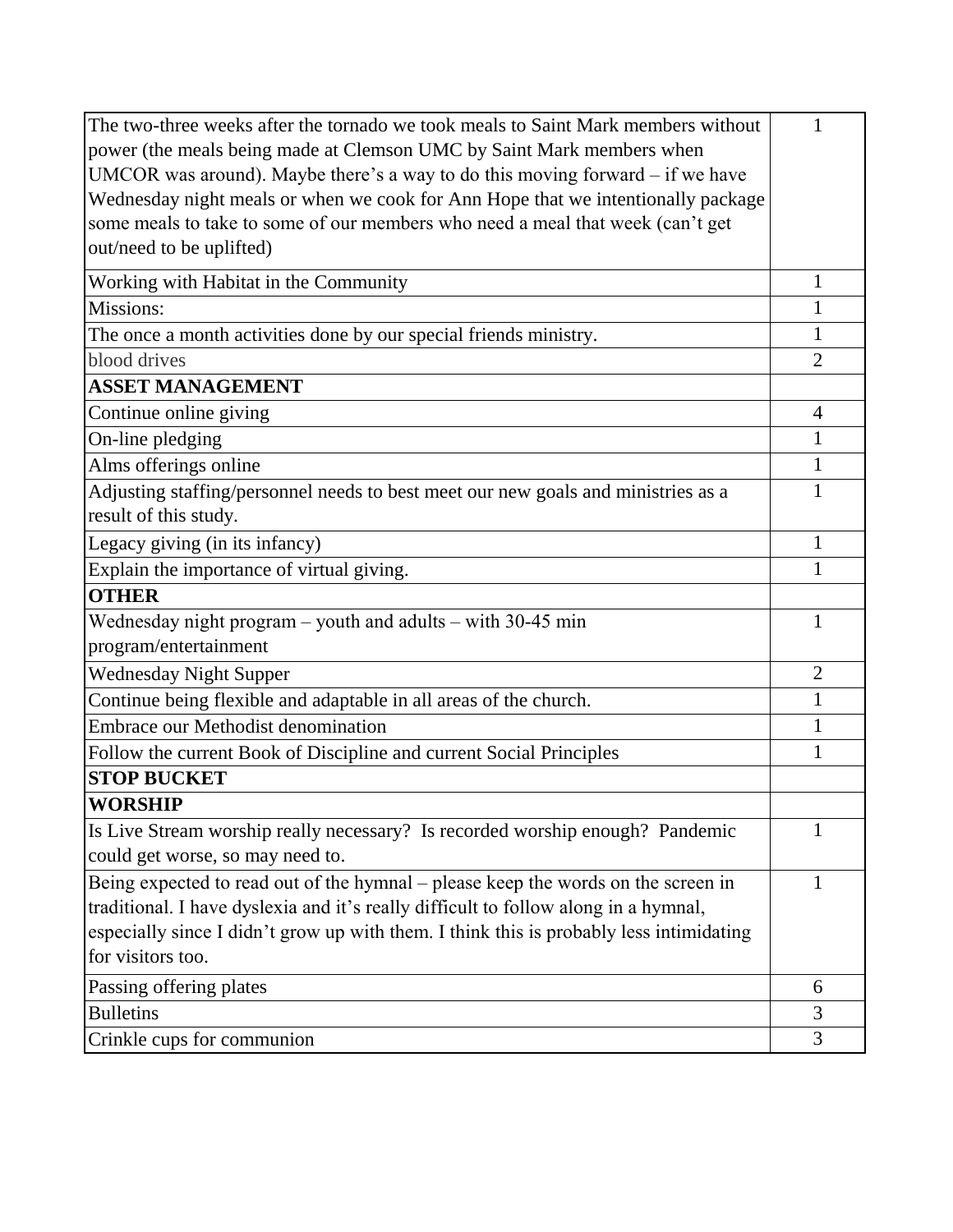| Being afraid to say the word justice or social justice from the pulpit and stop being                                                                                                                                                                                                                          | 1              |
|----------------------------------------------------------------------------------------------------------------------------------------------------------------------------------------------------------------------------------------------------------------------------------------------------------------|----------------|
| fearful to preach about the subject – our young people need to hear about these issues                                                                                                                                                                                                                         |                |
| Changing worship times.                                                                                                                                                                                                                                                                                        | $\overline{2}$ |
| Passing of the Peace.                                                                                                                                                                                                                                                                                          | $\overline{2}$ |
| Worship guides collecting offering – use the baskets at the door to worship for                                                                                                                                                                                                                                | 1              |
| collecting offerings                                                                                                                                                                                                                                                                                           |                |
| Children's story (until we have a regular core of children to come up) especially now                                                                                                                                                                                                                          | 1              |
| that we are streaming. This may have an impact on church image.                                                                                                                                                                                                                                                |                |
| Stop the pandemic hysteria. If we can go to the grocery, Walmart, Lowes, restaurants,<br>etc. without masks, we should be able to do so at church. Masks should be optional.                                                                                                                                   | 1              |
| Stop being one-sided on major Social Justice issues. This church seems to be evenly<br>split with progressives and conservatives. Communications and activities of the<br>church should reflect thatI don't like being scolded for my stancesUMW has<br>gone completely progressive. It is not for me anymore. | 1              |
| Stop Celebration Service-"It dilutes the congregation".                                                                                                                                                                                                                                                        | 1              |
| Discontinue the children's sermon in the "traditional" service. There are seldom any<br>kids at that service. Also, doesn't flow with rest of service. Maybe only do on<br>special occasions when children are involved in service.                                                                            | 1              |
| Kids singing at multiple services in one day.                                                                                                                                                                                                                                                                  | $\overline{2}$ |
| (or at all while we are still in a pandemic and they are not old enough to be<br>vaccinated)                                                                                                                                                                                                                   | 1              |
| pretending St Mark isn't polarized and address the different "theologies" that<br>members have                                                                                                                                                                                                                 | 1              |
| (there is no way we will survive what is coming without having these                                                                                                                                                                                                                                           | 1              |
| Sermons that compare Jesus to an atomic bomb (and other sermons that have driven<br>us from services that the kids aren't participating in. I don't feel like the Methodism I<br>grew up with is reflected at times in the message given                                                                       |                |
| Flower calendar. People can donate or do special flowers on an ad hoc basis. Seems<br>hard to fill calendar, not sure it is critical use of funds.                                                                                                                                                             | 1              |
| Stop curbside greeters and umbrella holders                                                                                                                                                                                                                                                                    | $\mathbf{1}$   |
| <b>DISCIPLE DEVELOPMENT</b>                                                                                                                                                                                                                                                                                    |                |
| Figure out how to better support ministries for children and youth.                                                                                                                                                                                                                                            | $\overline{2}$ |
| We have too many committee and ministries with overlapping roles and                                                                                                                                                                                                                                           | 1              |
| responsibilities. We need to consolidate and redefine clearer mission statements and<br>objectives.                                                                                                                                                                                                            |                |
| Reduce number of meetings through consolidation                                                                                                                                                                                                                                                                | $\overline{2}$ |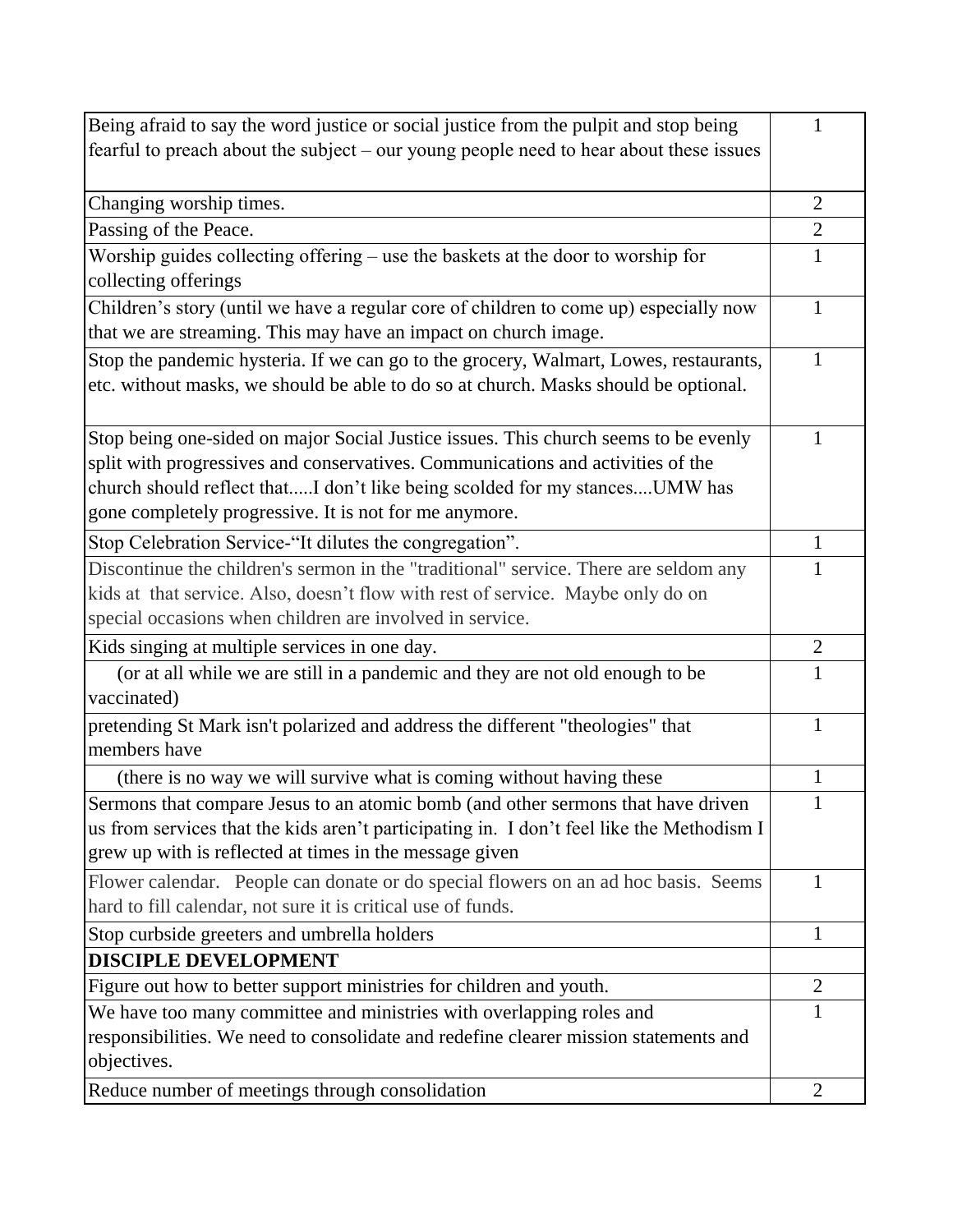| Some committee work/teams responsibilities/activities overlap. Can consolidate           | $\mathbf{1}$   |
|------------------------------------------------------------------------------------------|----------------|
| looking at Ministry Guide.                                                               |                |
| If an effort doesn't get the support it needs then stop sponsoring it                    | $\mathbf{1}$   |
| Stop Wednesday night dinners, not healthy. Offer programs of educational value.          | 5              |
| Wednesday nights and have a bigger vision (Once a month have "dinners of 8"or FFF        | 1              |
| (Fun, Food, Fellowship) in homes with different members in the congregation to get       |                |
| to know each other. Laura Ritter did this with the choir.                                |                |
| Children's Choir with masks and low attendance – "the way it now is, it is not fun"      | 1              |
| for the kids                                                                             |                |
| Forming and having all these committees for everything!                                  | 1              |
| Wings                                                                                    | 1              |
| <b>DISCIPLE CARE</b>                                                                     |                |
| If we want young families to participate, we need to accommodate best times for          | 1              |
| children, youth and young adults/working parents to participate. May need to consider    |                |
| providing child care for parents to participate.                                         |                |
| The Heartbeat needs a major overhaul. It is boring, the same redundant messages          | 3              |
| every week, too long. We suggest links in the Heartbeat to our SM website. Can we        |                |
| benchmark other church newsletters?                                                      |                |
| Redundant service announcements. They are defined in our bulletins and heartbeat         | $\mathbf{1}$   |
| and do not need to be reviewed in Sunday service.                                        |                |
| Church being locked and closed                                                           | 1              |
| Snacks in the atrium                                                                     | 1              |
| Pet Blessing                                                                             | 1              |
| CDC: We need to determine if the CDC is a ministry of our church or a breakeven          | $\overline{2}$ |
| enterprise for our community. What is the value of the CDC? There is no interaction      |                |
| between the CDC and the church. The children and parents are not involved in our         |                |
| church ministry. Maintaining & upgrading the facilities is costly for minimal benefit.   |                |
| It is an untapped opportunity that needs investigation. If little opportunity for        |                |
| improvement is identified, we should stop the CDC activity or outsource.                 |                |
| Stop CDC at the level it is now operating, inefficient director and staff not prepared,  | $\mathbf{1}$   |
| an embarrassment to the community, not supported by but one family from St. Mark         |                |
|                                                                                          |                |
| CDC- if it seems to be working inefficiently, dated, etc there are better options to use | 1              |
| space or have a different program come in altogether. Or bring up to current standards   |                |
| and run it like it should be.                                                            |                |
| <b>ASSET MANAGEMENT</b>                                                                  |                |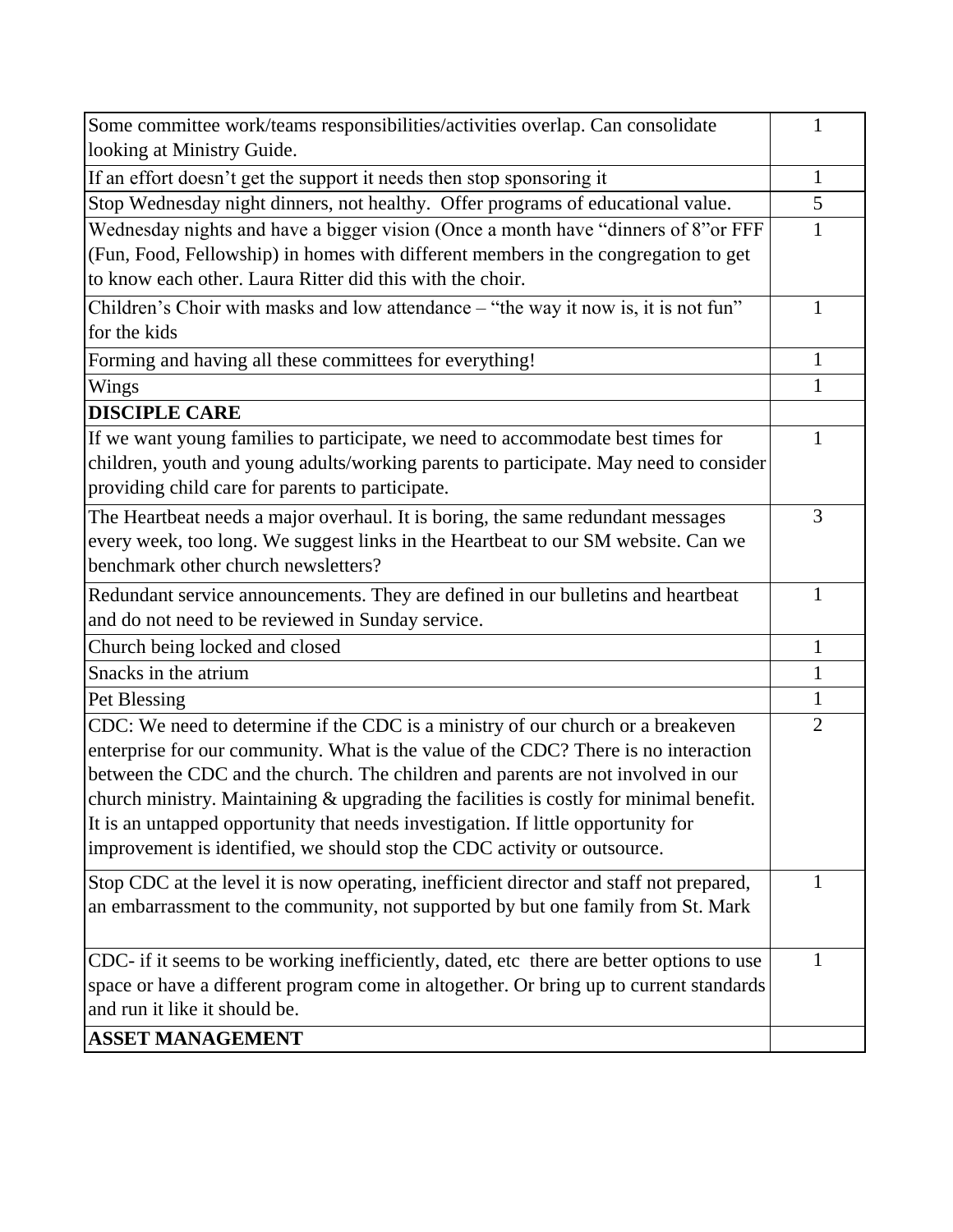| Sell the Parsonage when Todd gets a new assignment. We should update the recent           | 1              |
|-------------------------------------------------------------------------------------------|----------------|
| Trustee proposal. Not only is the financial opportunity to the church significant, it     |                |
| also would provide a pastor's housing stipend and the opportunity to build his            |                |
| personal equity.                                                                          |                |
| Less financial requests on a weekly frequency. We have too many "special" requests,       | 3              |
| while we are giving and pledging annually.                                                |                |
| Mission fundraisers since that is now included in the budget.                             | 1              |
| Stop selling items in the atrium on Sundays-Jesus ran money changers from the             | $\overline{2}$ |
| temple.                                                                                   |                |
| <b>OTHER</b>                                                                              |                |
| The members of our congregation reacting in a negative way to different viewpoints        | 1              |
| So many people choosing to leave our church                                               | $\mathbf{1}$   |
| trying to be everything to everybody and changing for the sake of changing.               | $\mathbf{1}$   |
| letting small groups make major decision changes without consulting                       | 1              |
| people/congregation that need to be consulted.                                            |                |
| trying to blend into the culture and instead be willing to live counter to the culture as | 1              |
| Christians.                                                                               |                |
| Using the term disciples - instead use "member" more often to build a feeling of          | $\mathbf{1}$   |
| community and family.                                                                     |                |
| assuming that trying different things and being outside of a "comfort zone" is a good     | 1              |
| thing                                                                                     |                |
| Stop emphasizing "social justice" - and instead emphasize love, scripture and             | 1              |
| holiness - and focus on congregational care.                                              |                |
| assuming we are a unique Church - sure we are welcoming, mission oriented, etc. -         | 1              |
| but so are other churches in our area.                                                    |                |
| <b>EXPLORE</b>                                                                            |                |
| <b>WORSHIP</b>                                                                            |                |
| Completely different way to do online church, with interactive components, not just       | 1              |
| watching church from home                                                                 |                |
| I want "real" communion! I will not miss the little cups and am dreaming of the day       | $\overline{2}$ |
| we can have real bread. I appreciate attempts to make communion special even now,         |                |
| but it's not the same. I hope we'll continue exploring ways to move toward this.          |                |
|                                                                                           |                |
| Integrating scripture into middle of message                                              | 3              |
| May need a technically trained PAID person to help with sound in both worship             | $\overline{2}$ |
| services.                                                                                 |                |
| Midnight Christmas Eve service, Easter sunrise service, and other specialty services.     | $\mathbf{1}$   |
| More outdoor services                                                                     | 1              |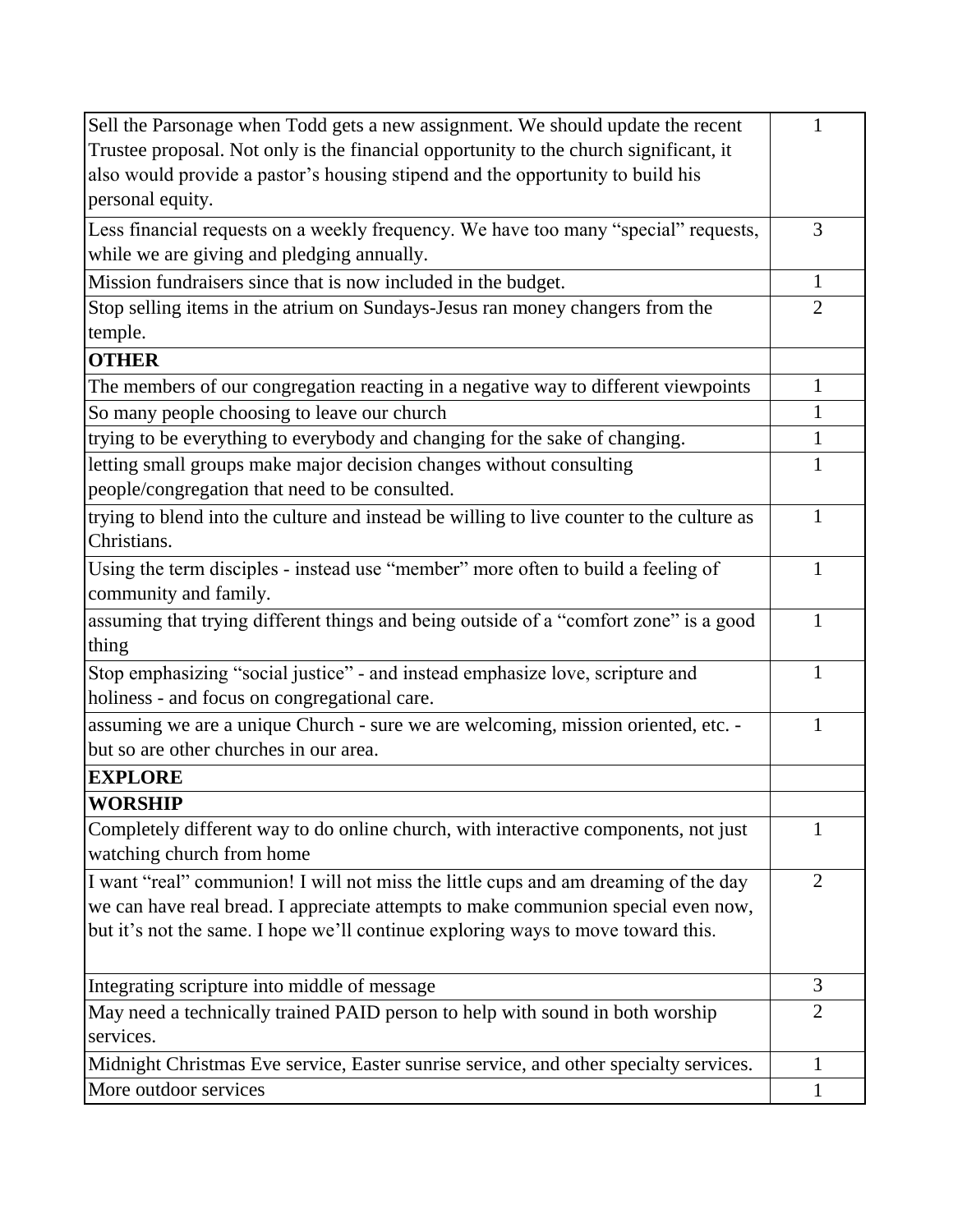| More attractive service to children and youth                                                                                                                                                                         | $\mathbf{1}$   |
|-----------------------------------------------------------------------------------------------------------------------------------------------------------------------------------------------------------------------|----------------|
| More kinds of music experiences – orchestra? And opportunities for all music groups<br>to be together                                                                                                                 | 1              |
| More laity participation in the worship services as has been done in the past e.g. lay<br>readers                                                                                                                     | $\overline{2}$ |
| More opportunities for combined services to bring entire congregation together.                                                                                                                                       | $\mathbf 1$    |
| Open church for worship                                                                                                                                                                                               | $\mathbf{1}$   |
| Other Comments: At Easter, we noticed that being outdoors was well received – we<br>found a way to be together when the advice being given for gathering was "no".<br>Let's continue to be creative and "find a way". | $\overline{2}$ |
| Pastors should react to circumstances in the community and world—not just preach a<br>sermon prepared months earlier. (Ex-tornado, Black lives matter)                                                                | 2              |
| Prayer requests                                                                                                                                                                                                       | $\overline{2}$ |
| Professional videos for inclusion in worship (e.g. the Lord's Prayer used on World<br>Communion Sunday)                                                                                                               | $\mathbf{1}$   |
| Recognize the online congregation in the Welcome in both traditional and celebration<br>worship services.                                                                                                             | 1              |
| Sharing our pulpit with Ann Hope, Friendship, etc                                                                                                                                                                     | 1              |
| Speak out on Social Issues from the Pulpit                                                                                                                                                                            | $\overline{2}$ |
| social justice topics and messages that are goal oriented on how to be a better human.                                                                                                                                | $\mathbf{1}$   |
| Use an Order of Worship in the Methodist Hymnal for the traditional service.                                                                                                                                          | $\mathbf{1}$   |
| Change our worship to one Blended Worship Service—we are all the Body of Christ                                                                                                                                       | 1              |
| Mix great gyms and contemporary music in worship                                                                                                                                                                      | $\mathbf{1}$   |
| All music should be able to be sung by congregation, limit Celebration vocalists from<br>impromptu renditions                                                                                                         | 1              |
| Announcements should be after the organ prelude once the service has started and<br>does not need to be exclusively from pastors-we need other faces of St. Mark sharing<br>with congregation.                        |                |
| collaborating with other churches on service days and social justice awareness and<br>education days                                                                                                                  | 1              |
| New contemporary songs for our celebration service                                                                                                                                                                    | 1              |
| Add a Sunday night Contemporary Service                                                                                                                                                                               | 1              |
| Different singers for the celebration service                                                                                                                                                                         | 1              |
| Include Lord's Prayer in every worship service.                                                                                                                                                                       | 1              |
| Prayers during worship for world events/tragedies/people suffering, our Armed<br>Forces in harms way.                                                                                                                 | 1              |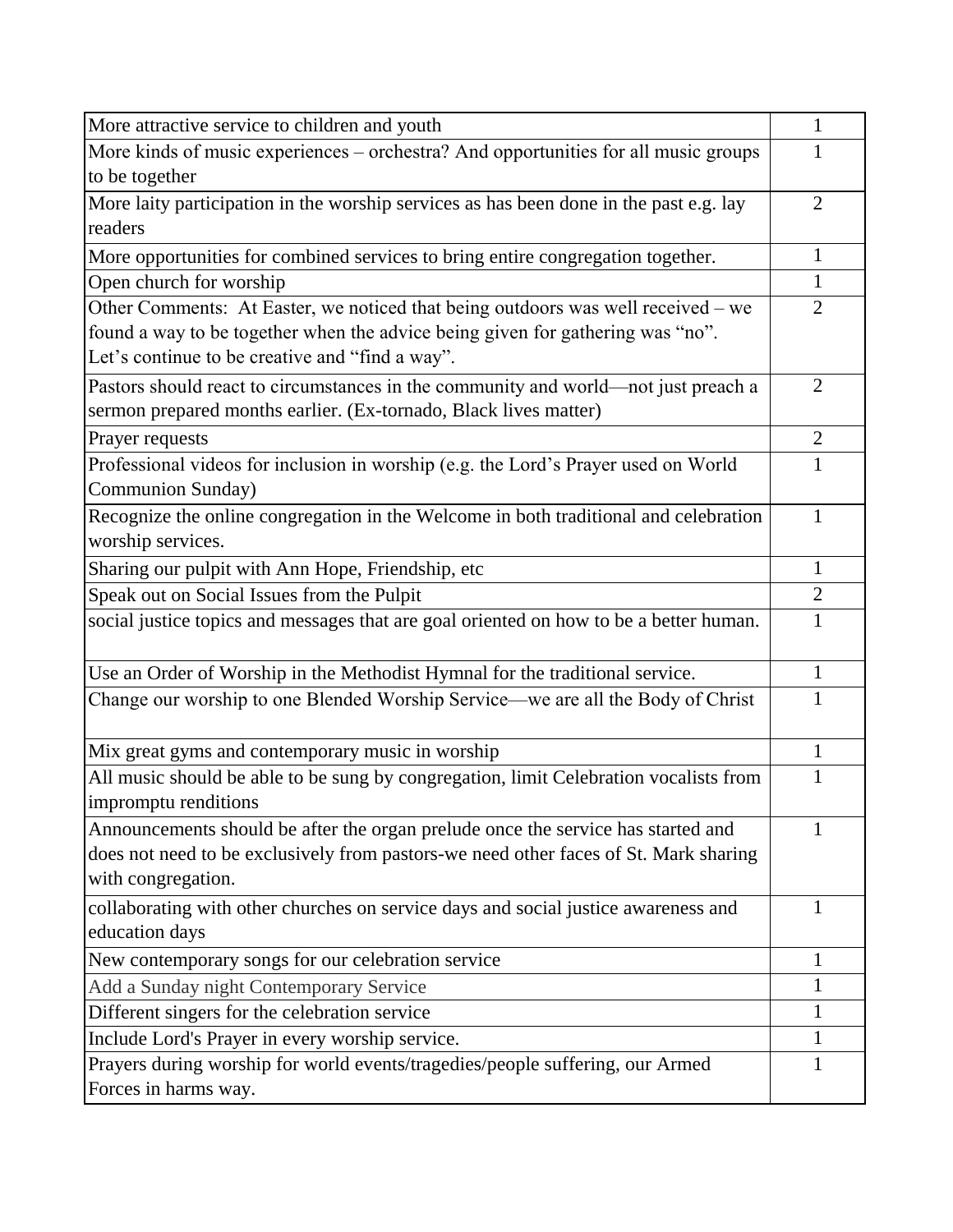| How to engage visitors who are looking at our church and can't do live feed.         | 1              |
|--------------------------------------------------------------------------------------|----------------|
| Enhance services with either people from our congregation with their wonderful       | 1              |
| gifts/talents or have speakers or testimonies to inspire.                            |                |
| <b>DISCIPLE DEVELOPMENT</b>                                                          |                |
| <b>Youth and children</b>                                                            |                |
| More activities for children, youth, and families in our neighborhood. Why hide      | 1              |
| Trunk or Treat out of sight in the lower parking lot? More visibility.               |                |
| Strengthen and create youth programs, including choirs, project ministries and more. | $\overline{4}$ |
| We are hopeful that Maria, Minister of Family Outreach, (and Laura with the new      |                |
| youth choir), will significantly improve all our youth programs.                     |                |
| How do we reach the young families in the CDC and help them to feel welcomed and     | 1              |
| wanted in the life of the church? Do we need to invest in higher salaries for CDC    |                |
| workers to get a more highly qualified person to help the children to grow?          |                |
| Youth work trips (not just choir)                                                    | $\overline{2}$ |
| New ways of having children participate in Worship                                   | $\mathbf{1}$   |
| New ways to make church more fun and meaningful to children:                         | $\mathbf{1}$   |
| New ways to make music part of the children's Christian education (Sunday School)?   | $\mathbf{1}$   |
| Youth handbell choir                                                                 | 1              |
| Redeveloping strong programs for children, youth, and families.                      | $\overline{2}$ |
| Youth area- possibly add a coffee bar, no strict Sunday school hours, more outside   | $\mathbf{1}$   |
| events                                                                               |                |
| <b>Bible studies</b>                                                                 |                |
| Alternate between Bible study and other lessons/ programs for families (parents      | 1              |
| separate from kids but talking about the same topics) on an evening during the week  |                |
| or month.                                                                            |                |
| Men's Bible Study                                                                    |                |
| More pastor-led Bible studies.                                                       | 1              |
| Offer more options for Faith Formation (in person/zoom) – bible studies, topical     | 1              |
| studies                                                                              |                |
| <b>Small groups</b>                                                                  |                |
| Building more small groups (like this one) where we can get to know each other       | 1              |
| better – especially those that go to the service we don't attend.                    |                |
| Mid-week small groups in homes                                                       | 1              |
| More Small Group Study                                                               | $\mathbf 1$    |
| Recreate an active men's group.                                                      | $\mathbf{1}$   |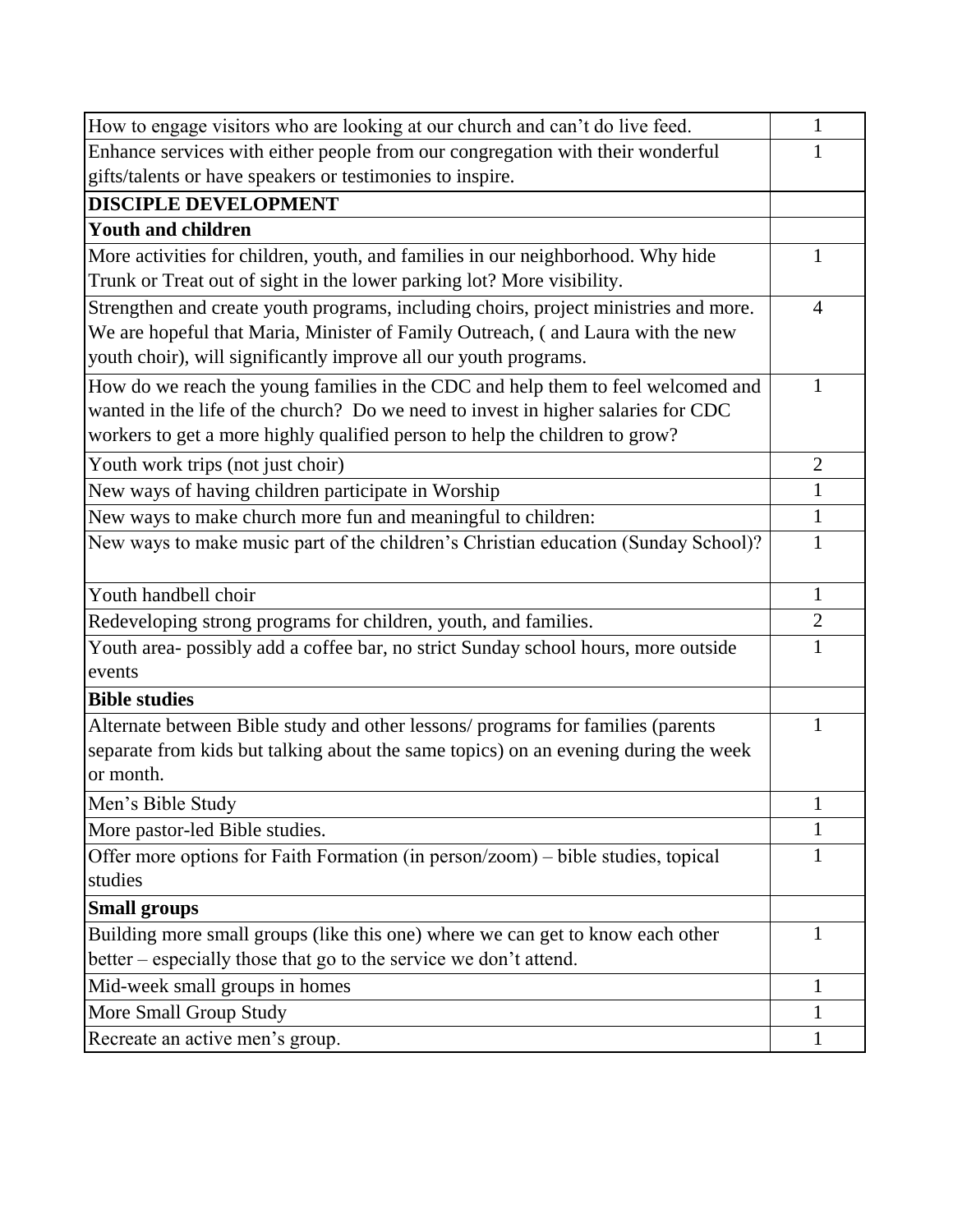| Redefine and/or reformat UMW circles. Attendance and participation seems low at        | 1            |
|----------------------------------------------------------------------------------------|--------------|
| least for some circles. Are the activities meaningful? There is a social component     |              |
| that is important.                                                                     |              |
| Neighborhood meeting groups – KIT (keep in touch?)                                     | 1            |
| Explore Saturday evening programming or Sunday afternoon children activities           | 1            |
| More opportunities for small group discussions, like these, to educate and discuss     | 1            |
| issues for the upcoming General Conference. How will it look to our local church?      |              |
| <b>Sunday School</b>                                                                   |              |
| Consider starting a new adult Sunday school class each fall.                           | 1            |
| Create an online Sunday school group.                                                  | 1            |
| Virtual SS                                                                             | 1            |
| Rebrand Sunday School - variety of days/times?                                         | $\mathbf{1}$ |
| Redefine and/or reformat Sunday School classes. Are they a welcoming, learning         | $\mathbf{1}$ |
| activity or really just a social hour? What is the purpose? Is purpose clear to new    |              |
| persons to our church?                                                                 |              |
| Adjust church Sunday School time—choir members miss the full class-very                | 3            |
| disruptive and choir members cannot fully participate                                  |              |
| Lynn rekindling her involvement with the Misfits in some way or other                  | 1            |
| Encourage Sunday School Classes perhaps even beginning new classes focusing on         | 1            |
| current topics. These classes could regroup after a certain length of time and refocus |              |
| on another topic or subject of interest of the participants.                           |              |
| <b>Other</b>                                                                           |              |
| New member class is very much needed.                                                  | 1            |
| Consider another effort to increase volunteerism                                       | $\mathbf{1}$ |
| Are there gaps in volunteers that could be filled by outsourcing? Maybe                | 1            |
| somehow provide employment opportunity for minority or women owned                     |              |
| business, or court ordered community service hours, or employment for                  |              |
| someone trying to get back into the work force, or work hours to a                     |              |
| developmentally disabled person, etc. Seems like sometimes there is difficulty         |              |
| finding folks to prepare meals or clean up or landscape, etc. A lot of families        |              |
| are stretched pretty thin for time to volunteer. Maybe there is an opportunity         |              |
| here to give someone else an opportunity and have a win-win?                           |              |
| Consider programs for singles or for people age 35-55 in general. Zoom meetings        | 1            |
| may be one way to get together, so babysitters aren't needed. Even if it's a social    |              |
| media network for support, that is a good start. Family retreats and church social     |              |
| events could be the foundation (post-Covid of course).                                 |              |
| Create more intergenerational interaction - formal and informal.                       | $\mathbf{1}$ |
| Domestic violence/addiction etc issues – e.g. "Soap and Hope"                          | $\mathbf{1}$ |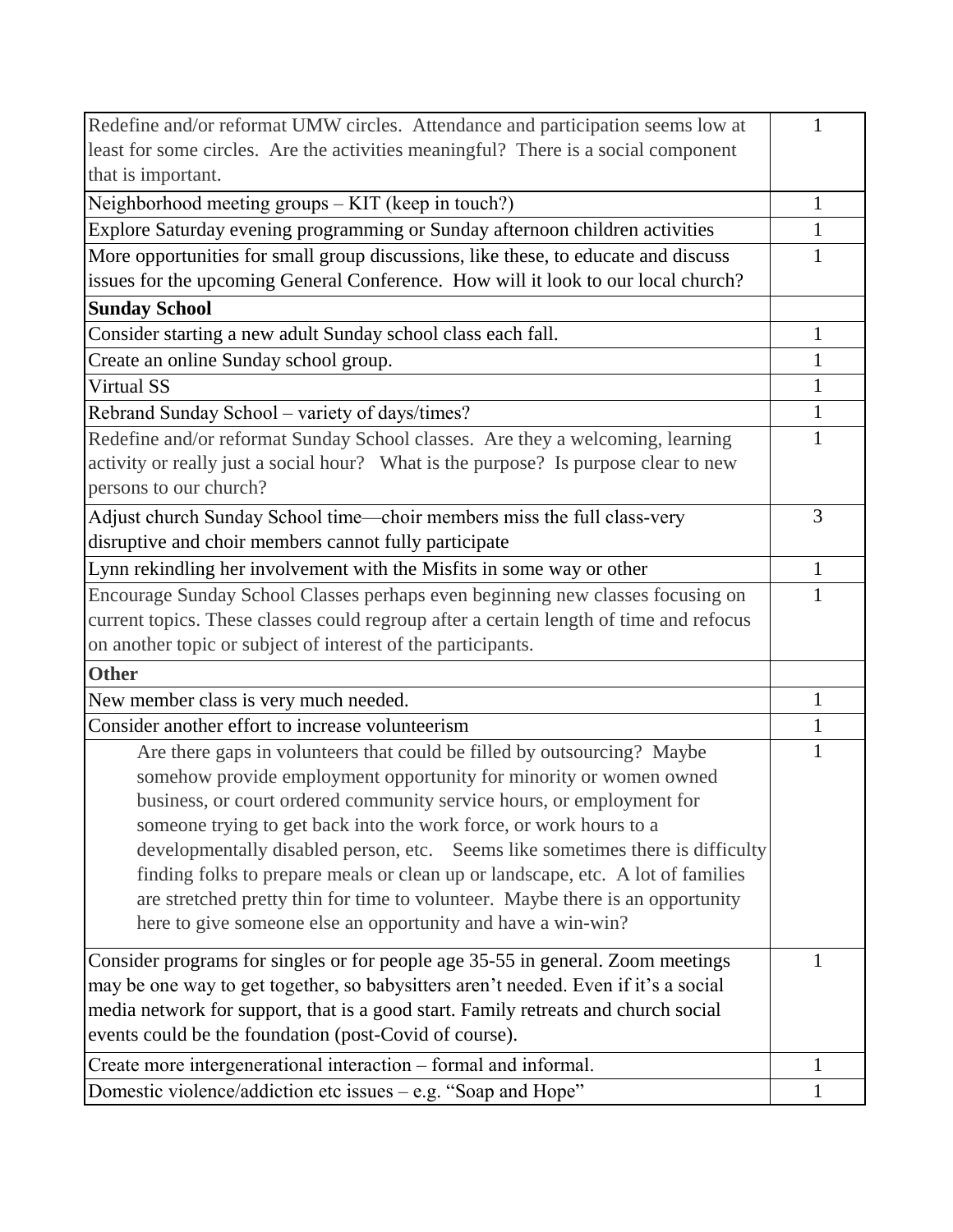| Encourage belief, love and action among members                                                                                                                          | $\mathbf{1}$   |
|--------------------------------------------------------------------------------------------------------------------------------------------------------------------------|----------------|
| encourage creative settings for smaller lunch/dinner fellowship, education and enrichn                                                                                   | 1              |
| Figure out what young families do want in a church – what is attractive and will help                                                                                    | $\mathbf{1}$   |
| them to grow in their faith. How do we help them experience God?                                                                                                         |                |
| Getting young families to our worship services                                                                                                                           | $\mathbf{1}$   |
| Greater emphasis on evangelism                                                                                                                                           | 1              |
| Have SMUMC be an active participant in all "Newcomers" monthly meetings.                                                                                                 | 1              |
| More special music/arts opportunities such as dance                                                                                                                      | $\mathbf{1}$   |
| More visibility at Newcomers meetings                                                                                                                                    | $\mathbf{1}$   |
| More activities with the youth (we use to have a monthly/bimonthly "trip" or outdoor                                                                                     | 1              |
| fellowship time)                                                                                                                                                         |                |
| Facilitating supper clubs for young adults to have time in fellowship (might attract<br>new young people)                                                                | 1              |
| On-Line Sunday school lessons and Sunday school Facebook groups to share lessons,<br>outings, successful projects, etc                                                   | 1              |
| Partner with other churches (Destiny church, New Harmony) to reach more people.                                                                                          | $\overline{2}$ |
| Reaching different cultures                                                                                                                                              | $\mathbf{1}$   |
| Revitalizing the Walk to Emmaus community.                                                                                                                               | $\mathbf{1}$   |
| Revive efforts to identify then follow up with new residents                                                                                                             | 1              |
| See if the Fellowship of Christian Athletes could engage with our church                                                                                                 | $\mathbf{1}$   |
| Welcome bag-NO MUGS- for visitors                                                                                                                                        | $\overline{2}$ |
| Saint Mark disciples need to get involved with young families in the community to<br>establish relationships that may help a family adopt Saint Mark as a church family. | $\overline{2}$ |
| Teach doctrine of discovery                                                                                                                                              | 1              |
| Theologic growth from scripture knowledge                                                                                                                                | $\mathbf{1}$   |
| Acknowledge we live on the land of Native Americans                                                                                                                      | 1              |
| Using Zoom for meetings for those who cannot attend                                                                                                                      |                |
| We need to make this church younger.                                                                                                                                     |                |
| What are we doing to reach the unchurched?                                                                                                                               |                |
| Where do the college aged and young adult disciples fit in?                                                                                                              | 1              |
| Difficult for families to come mid-week                                                                                                                                  | 1              |
| Study social principles                                                                                                                                                  | 1              |
| Provide profile of new members to help members identify common interests                                                                                                 | $\overline{2}$ |
| Maybe collaborate with another churches youth group?                                                                                                                     | 1              |
| doing something targeted toward young people/ young families (we are very few and<br>unengaged)                                                                          | $\mathbf{1}$   |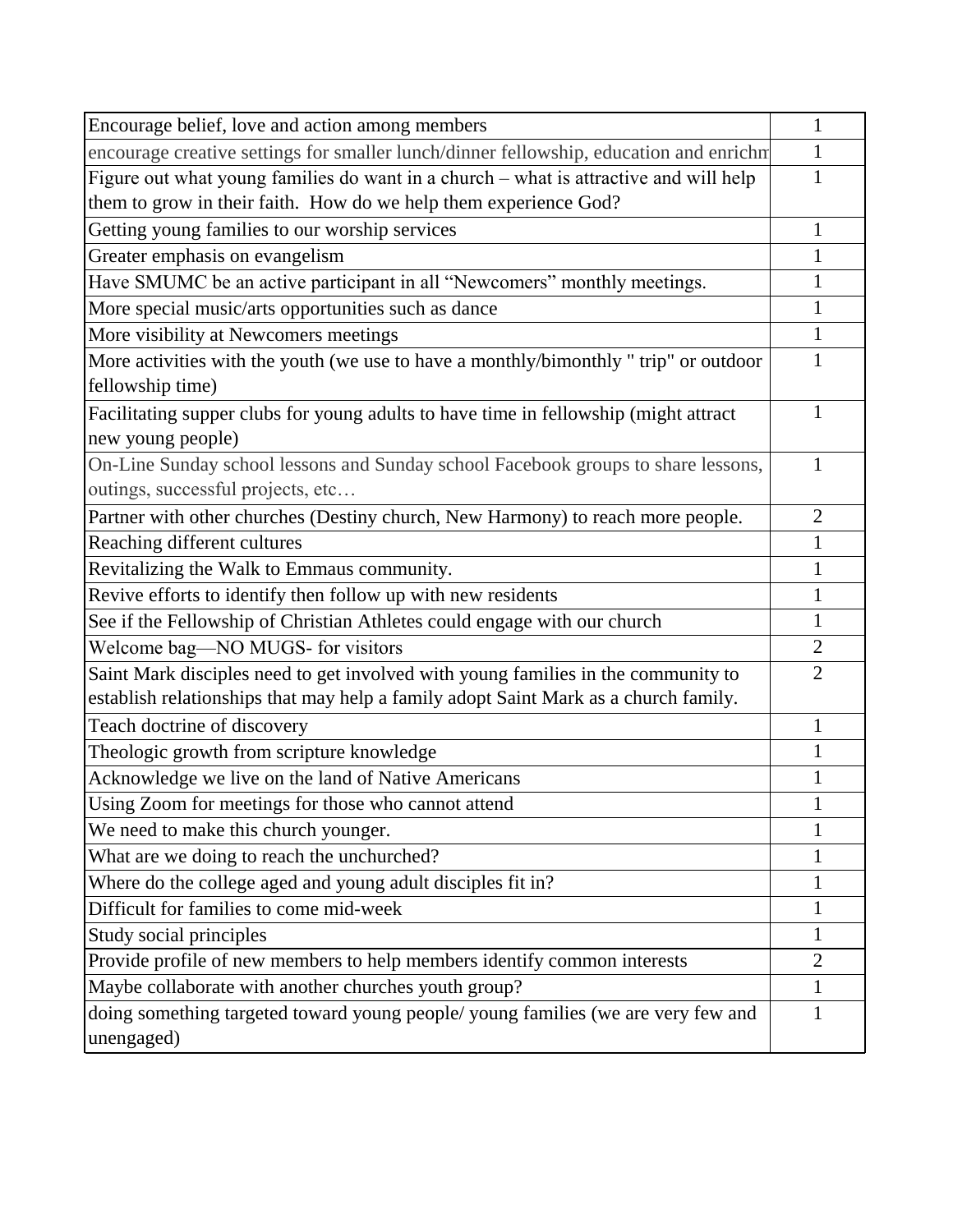| how to get more younger people involved. I personally haven't felt pulled to attend St                                                                                         | 1              |
|--------------------------------------------------------------------------------------------------------------------------------------------------------------------------------|----------------|
| Mark in the recent years besides being a familiar place with family. Don't have many<br>friends that go anymore and don't feel the kids program is great right now either. Not |                |
| sure what the solution for this is currently though.                                                                                                                           |                |
|                                                                                                                                                                                |                |
| <b>DISCIPLE CARE</b>                                                                                                                                                           |                |
| Communication                                                                                                                                                                  |                |
| Communication so that those who volunteer for something get a call back                                                                                                        | 1              |
| Staying in touch with SM disciples via phone and visits                                                                                                                        | $\overline{2}$ |
| Modify our church communication processes. The COS has 41 members! That is 25%                                                                                                 | $\overline{2}$ |
| of our weekly congregation attendance. It is not a leadership decision making                                                                                                  |                |
| groupit is a communication meeting. Our Pastor has excellent weekly staff                                                                                                      |                |
| meetings, He needs a core group of 8-10 leaders who meet with the Pastor frequently                                                                                            |                |
| to discuss issues, make decisions and move the church initiatives.                                                                                                             |                |
| Improve and change the way that we communicate. Modify the Heartbeat and                                                                                                       | $\overline{2}$ |
| upgrade the website so that we use it as a tool to inform others about our wonderful                                                                                           |                |
| St. Mark church and family. Consider a message board in the Narthex, Atrium and                                                                                                |                |
| Gym publicizing next week's events, activities and key messages.                                                                                                               |                |
| Rebrand Heartbeat $-$ it's too long! Bullet points                                                                                                                             | 1              |
| More youth to 20s-40s year olds voices and viewpoints being heard as part of the                                                                                               | 1              |
| church                                                                                                                                                                         |                |
| Call every member of St. Mark and ask when was the last service they attended, if not                                                                                          | 1              |
| attending ask why                                                                                                                                                              |                |
| <b>Other</b>                                                                                                                                                                   |                |
| Bereavement support group                                                                                                                                                      | $\mathbf{1}$   |
| Expand Caring Ministry-this is huge to involve the church in daily phone calls,                                                                                                | $\overline{2}$ |
| checking on home bound, etc. Everyone is a caring minister                                                                                                                     |                |
| Provide regular home communion-not just occasionally, should be every time                                                                                                     |                |
| congregation receives communion                                                                                                                                                |                |
| Bringing back social time between services.                                                                                                                                    | 1              |
| Initiate a "Bring them Back" campaign to all current St. Mark people who are not                                                                                               | 1              |
| now participating in church activities or worship. Give them a call or take them to                                                                                            |                |
| lunch and understand their issues covid or other                                                                                                                               |                |
| May need stronger ministry to adults in 40-50's (still working, possibly taking care of                                                                                        | 1              |
| children at home and/or aging parents)                                                                                                                                         |                |
| More outreach to shut-ins (phone calls, zoom, special newsletter, birthday calls, etc.).                                                                                       | 1              |
|                                                                                                                                                                                |                |
| Restart Stephen's Ministry to assist with pastoral visitations to the sick and elderly.                                                                                        | $\overline{4}$ |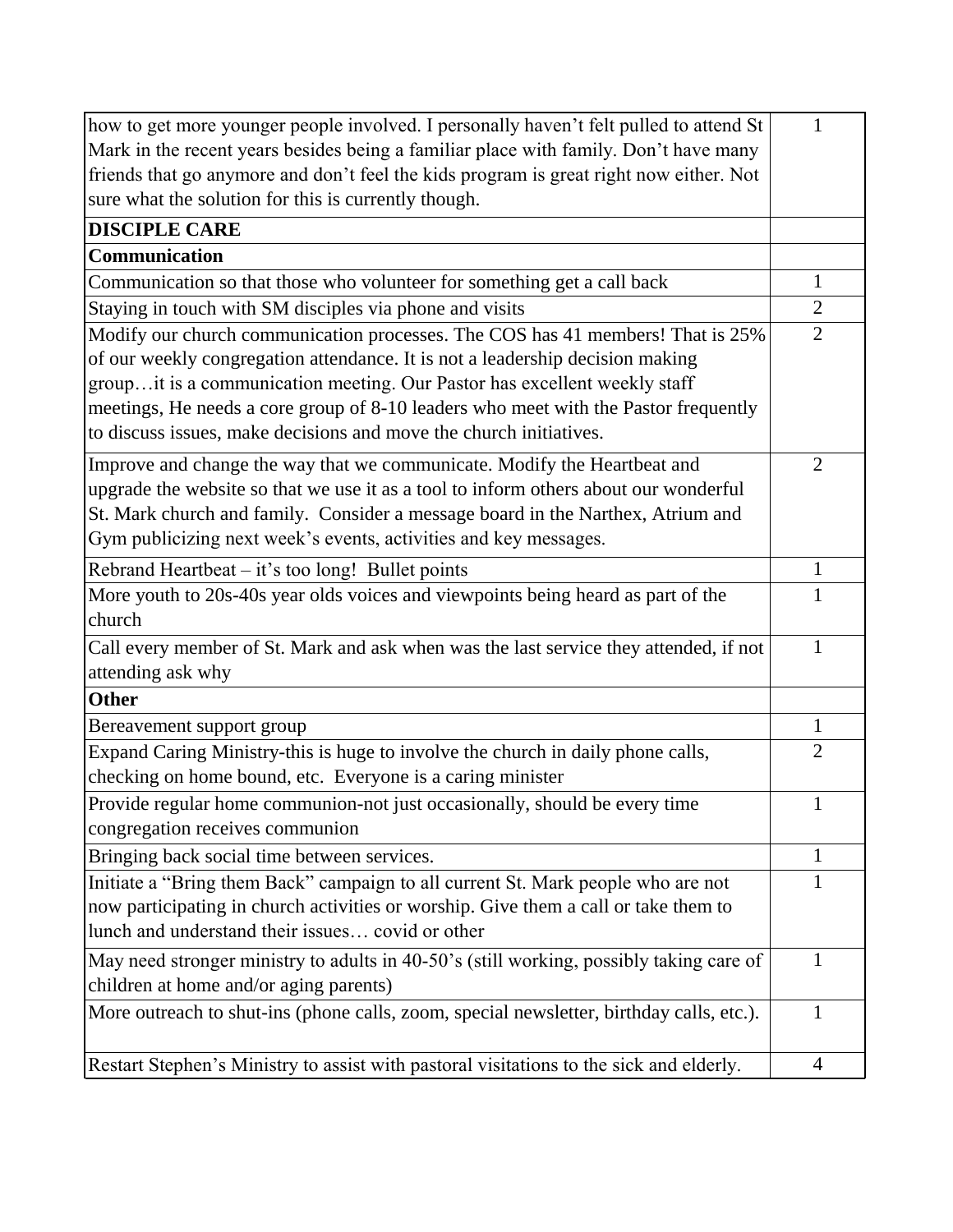| We have a security plan that was developed before the pandemic. It is time to revisit   | 1              |
|-----------------------------------------------------------------------------------------|----------------|
| this plan and consider an on-site Sunday resource officer now.                          |                |
| Listening to the needs of our older disciples                                           | $\mathbf{1}$   |
| New ways to minister to the elderly/shut-ins                                            | $\overline{2}$ |
| "SMURFs" (providing help with home repairs)                                             | $\mathbf{1}$   |
| Resume coffee, refreshments and fellowship in the atrium-if someone does not want       | $\overline{2}$ |
| to participate they may go to the respective classes                                    |                |
| Have the new Family Minister contact all families and have a meeting to share her       | 1              |
| vision/ideas- with excitement                                                           |                |
| Establish church contact team to visit/partner with shut-ins, hospital patients.        | $\mathbf{1}$   |
| New member recognition/mentoring/First Friends. Along with photograph board and         |                |
| identification information for current members to view and welcome                      |                |
| Displaced family "adoption" program. Relocating into our community. Welcome             | 1              |
| foreign displaced families, also.                                                       |                |
| Phone call-a -week program to folks from St Mark not having live, in home               | $\mathbf{1}$   |
| communication- single, widow, widower, shut-in.                                         |                |
| <b>SERVE OUR NEIGHBORS</b>                                                              |                |
| <b>CDC</b>                                                                              |                |
| Figure out how to make the CDC more of a ministry of the church                         | $\mathbf{1}$   |
| Improve the CDC situation or eliminate. Get involved with the CDC to better             | $\overline{2}$ |
| communicate and participate in events. Meet with the children $\&$ parents to determine |                |
| their needs to have them participate with our St. Mark family.                          |                |
| Reaching out to CDC families – pastor involvement – pastor and staff more visible in    | 1              |
| CDC - family outreach minister involved with activities – music involvement             |                |
| doing something different with the CDC (or help/ have more control over what they       | 1              |
| are doing since the community associates it as a part of St Mark), it's embarrassing    |                |
| Possible expansion of CDC to help meet childcare needs for working parents              |                |
| <b>Facilities</b>                                                                       |                |
| Making our facilities more available to the community                                   | $\overline{2}$ |
| A place for after school activities                                                     | $\overline{2}$ |
| A place for outside community activities (like AA)                                      | $\overline{2}$ |
| Showers for those in need                                                               | 3              |
| Ways to use our church campus and facilities to reach out to the community              | $\overline{2}$ |
| May need more rooms capable of audio/visual than just Common's, Acts, Conference        | $\mathbf{1}$   |
| Turn on the water fountains-shouldn't have to fill a water bottle in the bathroom       | 1              |
| American Flag at front of the church                                                    | 1              |
| <b>Other</b>                                                                            |                |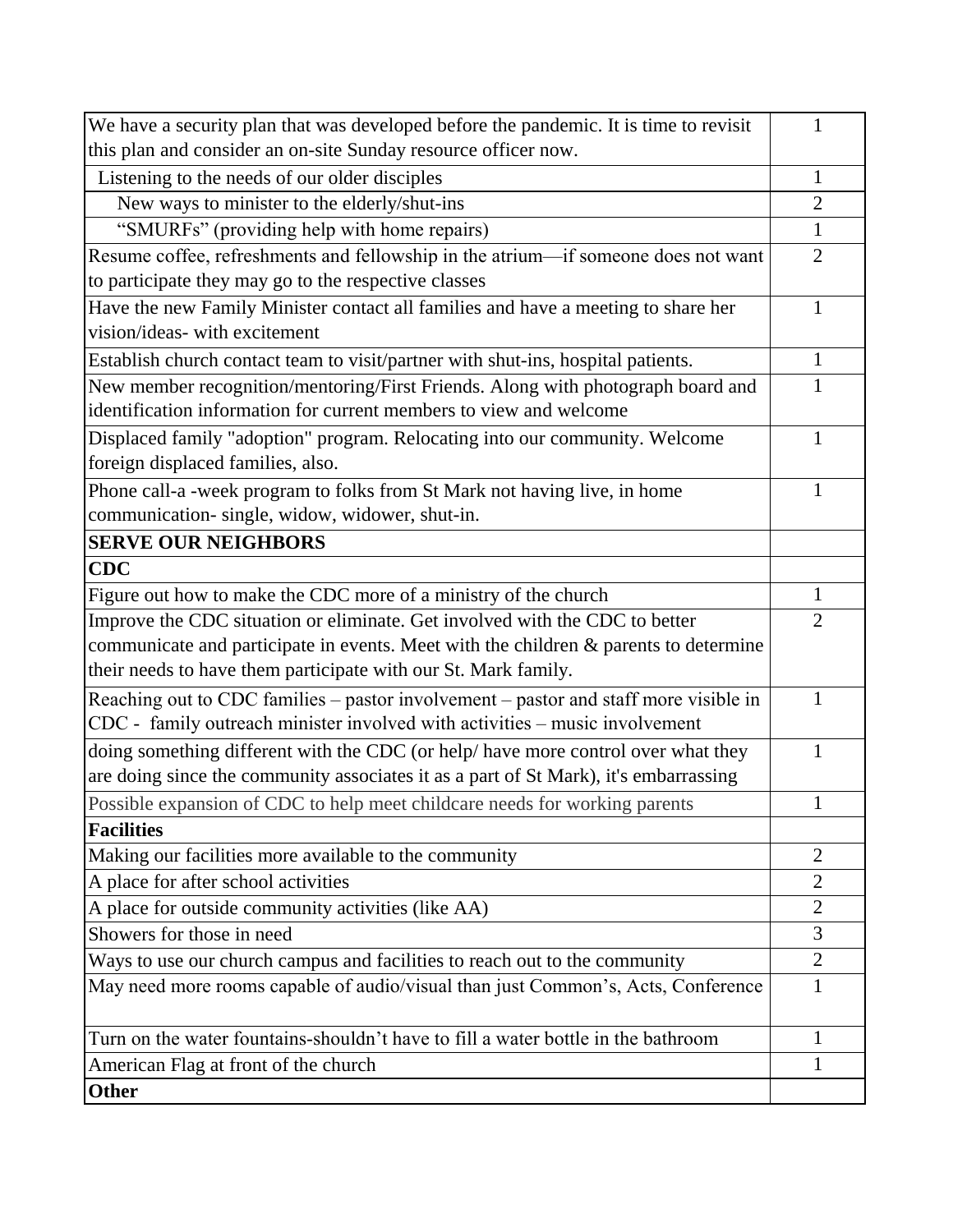| Bring Salkehatchie back to St. Mark. Could also work with Habitat and ReBuild           | $\overline{2}$ |
|-----------------------------------------------------------------------------------------|----------------|
| <b>Upstate organizations</b>                                                            |                |
| <b>Adopt a Missionary Family</b>                                                        | 1              |
| Awareness programs for community agencies                                               | $\overline{2}$ |
| Begin a signature ministry that helps Saint Mark impact the community (Marvin's         | $\mathbf{1}$   |
| kids does this, but it is seasonal)                                                     |                |
| bereavement                                                                             | 1              |
| Church and Society guide focus on inequities in affordable housing, health care, etc.   | 1              |
| that the pandemic made more acute and visible.                                          |                |
| Hold Rise Against Hunger, or other community service projects that bring Christians     | 1              |
| from different churches together for a common cause.                                    |                |
| Develop ministries with other congregations                                             | $\mathbf{1}$   |
| Ministry for Homeless – offer places to sleep one night "ecumenically" in the           | $\overline{2}$ |
| community with coffee in the A.M.                                                       |                |
| more effective support for teachers and healthcare workers                              |                |
| Revitalize SMUMC Outreach. We should build relationships with area leaders,             | $\overline{2}$ |
| police, specific area agencies to identify opportunities for us to participate. Opposed |                |
| to helping all in some piecemeal manner, we should prioritize our effort/resources on   |                |
| the needs of the most critical where our outreach can be most helpful. "Define the      |                |
| needs & Focus our Outreach". Identify needs for Ann Hope, Food Pantry, Family           |                |
| Promise, Ripple of One, Rosa Clark, Chaplin Fund, Safe Harbor, Epworth Children's       |                |
| Home, Utica area, Our Daily Bread, our Daily Rest, Ride to Work, Wilderness Way,        |                |
| Oconee United ministries                                                                |                |
| Revitalizing SMURF's or something similar.                                              | 1              |
| Volunteer opportunities-coordination with local community services                      | $\mathbf{1}$   |
| Serving disadvantaged                                                                   | 1              |
| Start ERT to respond to natural disasters                                               |                |
| Substance abuse programs                                                                | $\mathbf{1}$   |
| Use the Companion Litany to Our Social Creed as A Regular part of Both Services/        | 1              |
| Emphasis on Social issues  Anti-bullying, Improving the quality of life for those       |                |
| with disabilities, addressing homelessness/mental health issues, improving the          |                |
| conditions in third world countries, being good stewards of the earth and its           |                |
| resources, etc                                                                          |                |
| We want to be the hands $&$ feet of Christ in our community.                            | $\overline{2}$ |
| What is our church known for? What is our community image? What will Seneca             | 1              |
| miss if we are not here? Begin a strong PR presence with social media.                  |                |
| I really enjoyed the potato drop contributing to the community and working with         | 1              |
| another church. I'd like to see more community service opportunities.                   |                |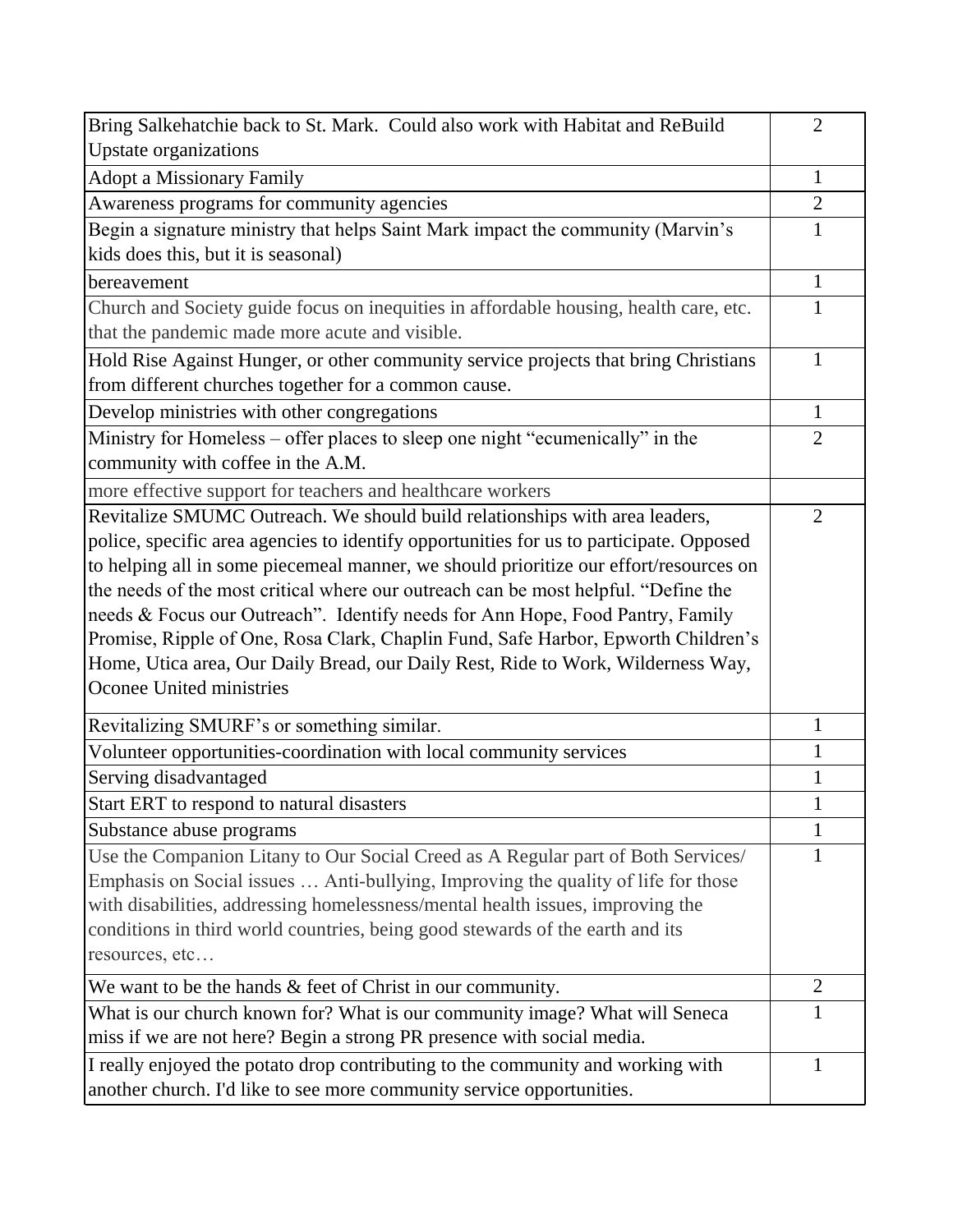| 5th Friday program where a group from St Mark in months with 5 Fridays helps feed             | 1              |
|-----------------------------------------------------------------------------------------------|----------------|
| the hungry. But within our community- Our Daily Bread.                                        |                |
| Ways to involve Utica families in some of our programs.                                       | 1              |
| Ways the members can go to McCormick prison ministry, if possible. Other than                 | 1              |
| Kairos?                                                                                       |                |
| <b>ASSET MANAGEMENT</b>                                                                       |                |
| Building use policy                                                                           | $\overline{2}$ |
| Establishment of endowments                                                                   | 1              |
| Increase pastor discretionary funds                                                           | 1              |
| Landscaping. Three eyesore areas that need to be taken care of.                               | 1              |
| On-line access to individual giving                                                           | $\mathbf{1}$   |
| Regular updates on financial position                                                         | 1              |
| Appropriate time to raise money for ministries at the church-Wednesday night<br>suppers       | $\overline{2}$ |
| Explore having some type of donation time like the Wednesday donations during the             | 1              |
| pandemic. People felt a connection and that they were caring for others.                      |                |
| Use current available resources through the UMC to grow our congregation without              | 1              |
| purchasing programs                                                                           |                |
| Encourage our staff and other church leaders to utilize the resources of the United           |                |
| Methodist Church. They are well-researched, free except for a few online classes, and         |                |
| designed to help navigate churches through our times.                                         |                |
| https://www.r2hub.org/library ***https://www.umc.org/en/content/peace-with-justice-           |                |
| sundar-ministry-article                                                                       |                |
| https://www.resourceumc.org/en/content/about-resourceumc                                      |                |
| https://www.umcdiscipleship.org/                                                              |                |
| https://www.umcjustice.org/news-and-stories                                                   |                |
| https://www.umnews.org/                                                                       |                |
| <b>OTHER</b>                                                                                  |                |
| I miss potlucks and church meals a lot – and I wasn't expecting to miss these! I think        | 1              |
| God is leading us to create ways to connecting in old and new ways.                           |                |
| I think we are being led to build a more inclusive community. Including more than             | 1              |
| the people within our four walls – the technology we now have and are using helps us          |                |
| to reach more people with what we are already doing in worship (x 2 people)                   |                |
| One pastor                                                                                    | 1              |
| Restart Wednesday night dinners and interesting program topics/classes. (2) Identify          | $\overline{2}$ |
| good outside teachers and speakers for Wednesday night dinners programs and<br>Sunday school. |                |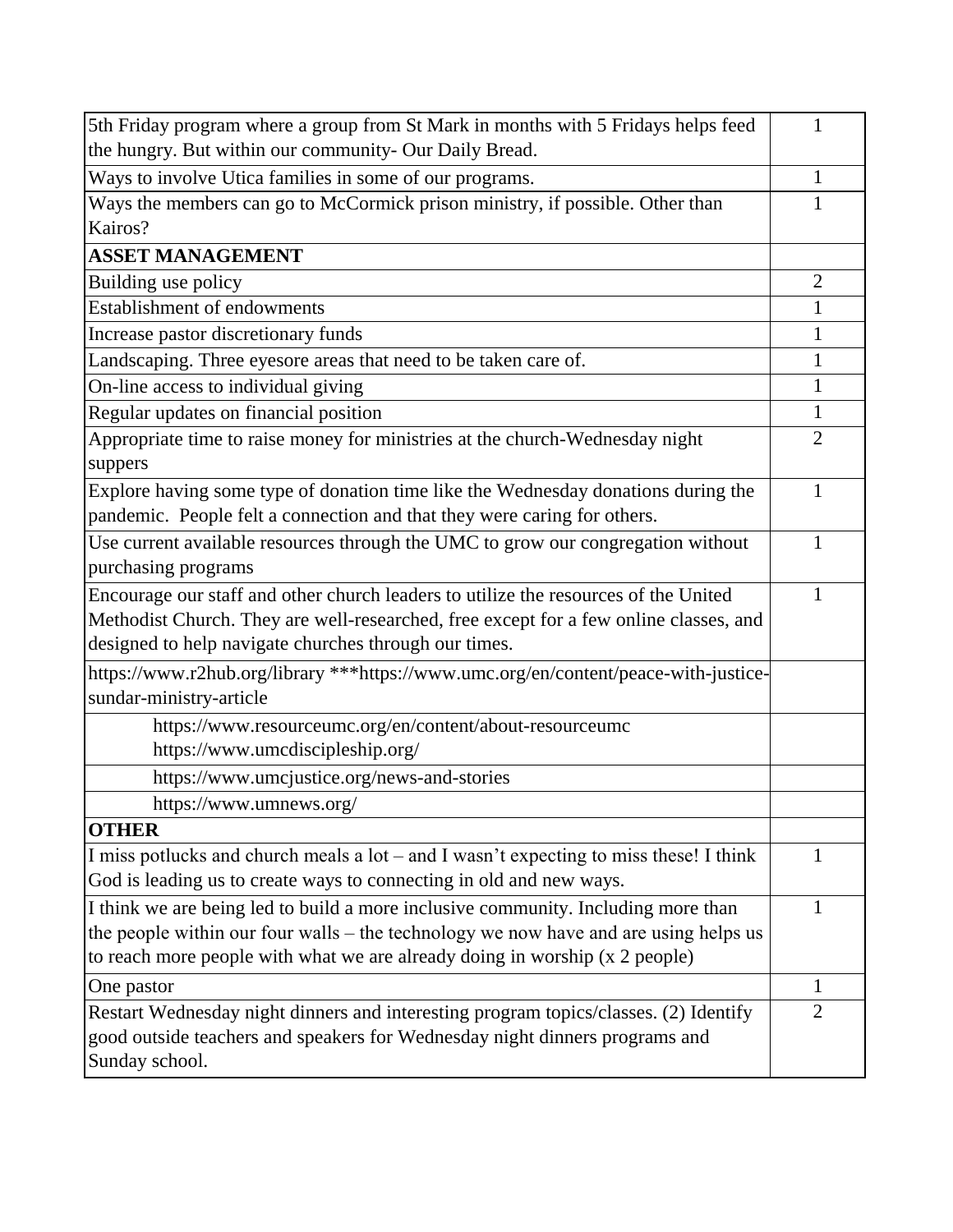| Saint Mark used to be more intentional about being mindful of environmental issues    |              |
|---------------------------------------------------------------------------------------|--------------|
| and climate justice. Revisit?                                                         |              |
| We desperately need a "Growth Plan". Either we grow or downsize. Our membership       | 1            |
| is declining, our campus is one large city block, and we have many needs for outreach |              |
| in our community. A comprehensive plan with proactive marketing, is needed to         |              |
| increase our church family. If we are unsuccessful, we should consider downsizing     |              |
| our church facilities: Gym, kitchen, Boy Scout building, Parsonage. Consider          |              |
| benchmarking other area churches who are successful in growing membership. Hold       |              |
| classes for new member and assign a church mentor to each.                            |              |
|                                                                                       |              |
| Rebrand Wednesday night dinners                                                       | 1            |
| Healthier meals                                                                       | 1            |
| Monthly or quarterly with focus on social justice?                                    | $\mathbf{1}$ |
| Programming                                                                           | 1            |
| More opportunities to Worship/serve/fellowship w/ New Harmony                         | 1            |
| We don't talk enough about these issues                                               | 1            |
| Start a vegetable garden                                                              |              |
| Translate the weekly contemporary message into Spanish and post it on the             |              |
| web                                                                                   |              |
| Meals and fellowship opportunities                                                    |              |
| Educational events about social ministry                                              |              |
| Becoming a net-zero congregation in energy use                                        |              |
| How to increase youth/young adult numbers                                             |              |
| Changing service times                                                                |              |
| Alternative Sunday school times and models                                            |              |
| Improve social media presence                                                         |              |
| Make more effort to support programs already making positive contributions to         |              |
| local community needs. ie: ripple of one, our daily bread, our daily rest, etc.       |              |
| Strengthen the efforts to bring teenage youth to participate in activity of their     |              |
| interest.                                                                             |              |
| Online/Zoom Bible Study opportunities (in addition to in person opportunities)        |              |
| look into using a series format for the celebration service with theming              |              |
| anything that might bring in more youth/young adults to the church                    |              |
| having worship messages that are engaging for young families and young adults         |              |
| more engaging Sunday school offerings for kids                                        |              |
| bring back activities such as sports in the gym, after hours for teens on football    |              |
| game nights, youth retreats like ski trips, etc. that the youth are excited about     |              |